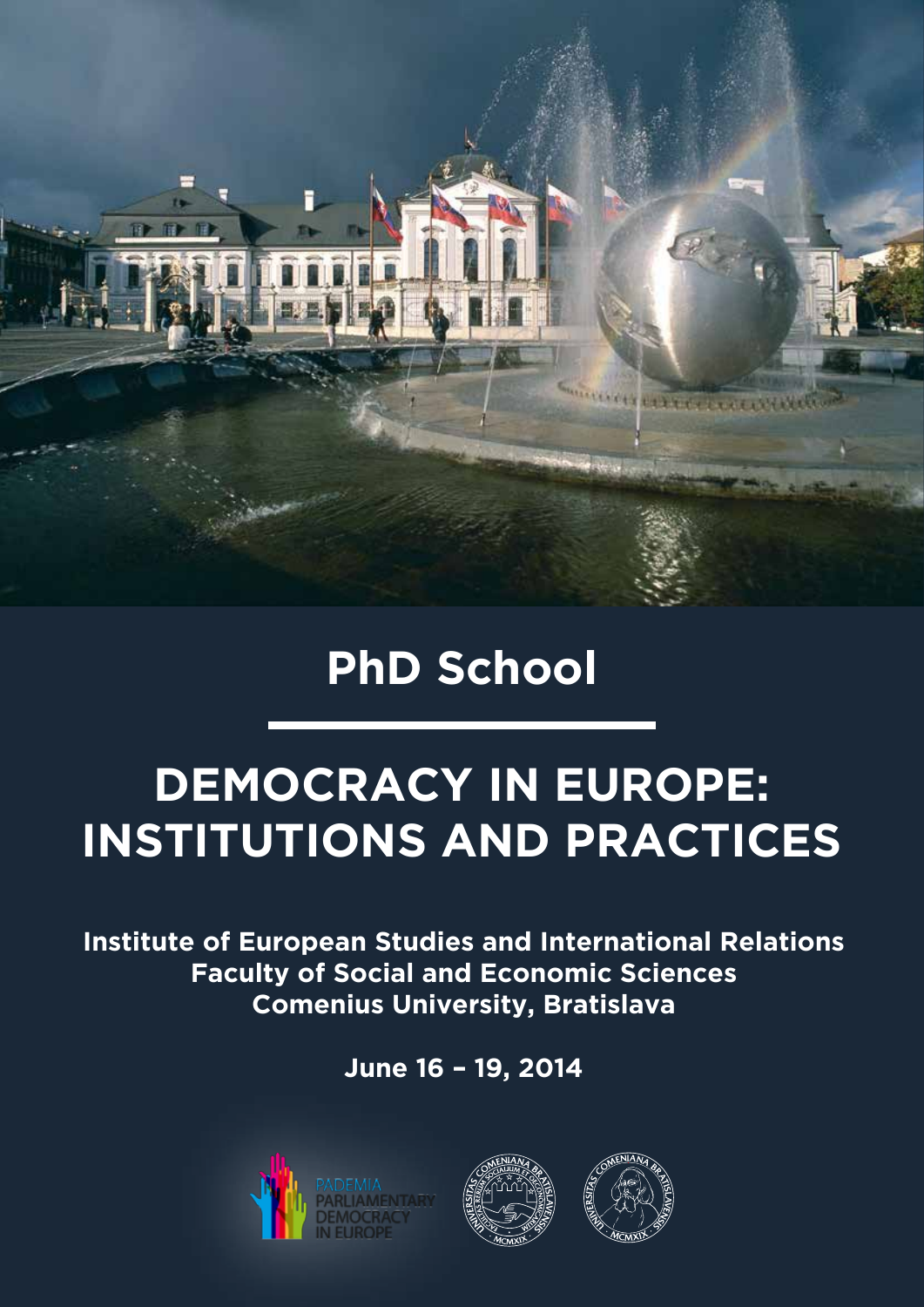# **Aims and scope**

Governance in the EU is going through profound changes. The EU anno 2014 is larger and less coherent than a decade earlier. Growth of institutional arrangements post-Lisbon combined with the shocks of the financial crisis have brought about new challenges in coordinating policies and politics among the member states. Euroskepticism and various forms of nationalism are on the rise and threaten some of the most fundamental achievements of European integration. What are the conditions for the development of democratic governance in the EU under such circumstances? The PhD school Democracy in Europe: Institutions and Practices organized as part of the PADEMIA project features lectures and seminars with leading experts on democratic governance in the EU. The focus is on the emerging institutional architecture of the Union, changing modes of representation, shifting roles of parliamentary democracy, new issues in party politics and on changing perceptions and images of the Union. The school will provide an opportunity to PhD-scholars to present and get feedback on their own research projects related to this themes. In addition to getting insights into the state of the art in the theoretical debates, participants will get an opportunity

to learn about various Central European aspects of the evolving political order in the EU.

#### **Lecturers**

**Jozef Bátora** IESIR Comenius University **Christophe Crombez** FSI Stanford University **O**ľ**ga Gyarfášová** IESIR Comenius University **Karen Henderson** IESIR Comenius University **Giandomenico Majone** EUI Florence **Silvia Miháliková** IESIR Comenius University **Johannes Pollak** Deptartment of Political Science IHS Vienna **Jarle Trondal** ARENA University of Oslo

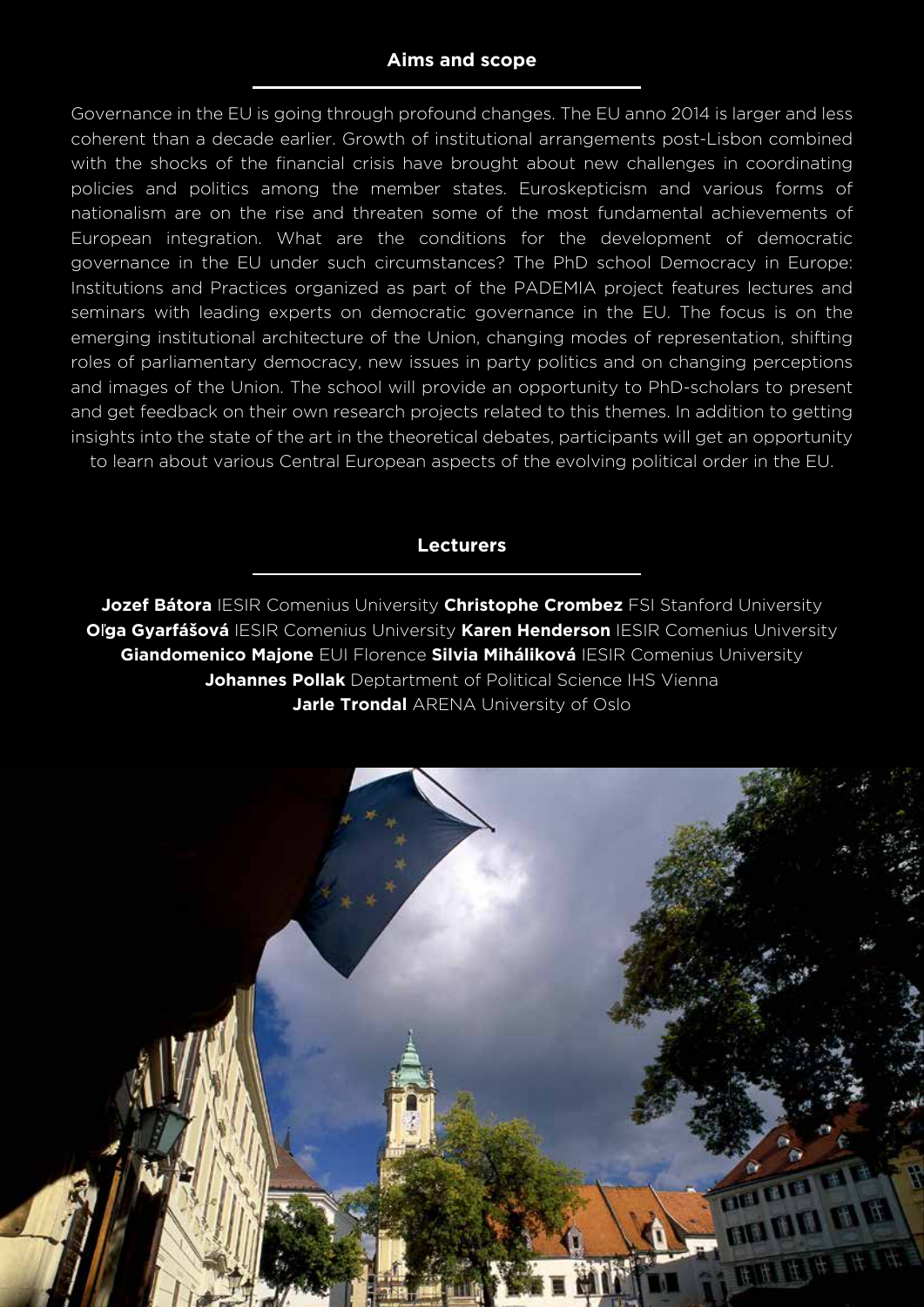+

#### **Monday, June 16, 2014**

Morning public lectures:

*A Political-Economic Analysis of European Union Politics: The Budgetary Process* Christophe Crombez, Stanford University

*Contrasting visions of the EU: EP election manifestos and Euroscepticism* Karen Henderson, IESIR, Comenius University

> Afternoon workshops with Christophe Crombez

#### **Tuesday, June 17, 2014**

Morning public lectures:

*From the democratic deficit to a democratic default? The normative dimension of the euro crisis* (keynote lecture) Giandomenico Majone, EUI Florence

EU images in transition Silvia Miháliková, IESIR, Comenius University

Afternoon lecture and workshop :

*The limits of collective action and of collective leadership* Giandomenico Majone, EUI Florence

#### **Wednesday, June 18, 2014**

Morning public lectures:

*Compounded, confounded or just confused? Political Representation in the EU* Johannes Pollak, Institute of Advanced Studies, Vienna

*Convergence or Divergence: Parties and their Voters in the 2014 EP Elections with a focus on Visegrad Countries* Oľga Gyarfášová, IESIR, Comenius University

> Afternoon workshops with Johannes Pollak

#### **Thursday, June 19, 2014**

Morning public lectures:

*From multilevel governance to multilevel administration. Studying the European Administrative System* Jarle Trondal, ARENA, University of Oslo and University of Agder

*Interstitial organizations and institutional innovation in EU governance* Jozef Bátora, IESIR, Comenius University

> Afternoon workshops with Jarle Trondal